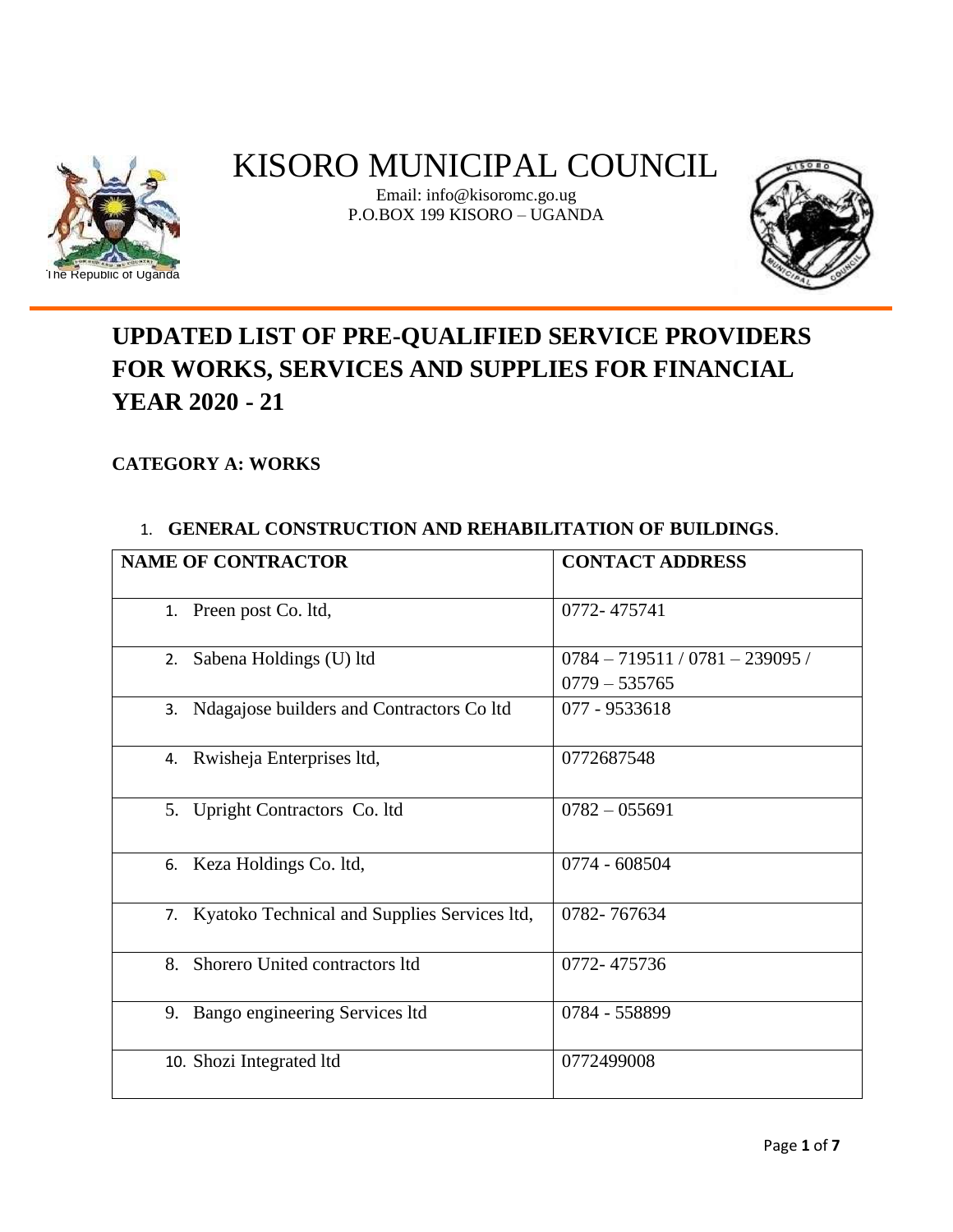# **2. CONSTRUCTION OF VIP LATRINES**

| <b>NAME OF CONTRACTOR</b>                      | <b>CONTACT ADDRESS</b>                          |
|------------------------------------------------|-------------------------------------------------|
| Shorero united Contractors Itd                 | 0772475736                                      |
| Kyatoko Technical and Supplies<br>Services Itd | 0782-767634                                     |
| Sabena Holdings                                | $0784 - 719511 / 0781 - 239095 / 0779 - 535765$ |
| Keza Holdings Co. ltd,                         | 0774 - 608504                                   |
| Twez Enterprises Itd.                          | 0772 - 676194                                   |
| Ndagajose builders and Contractors<br>Co Itd   | 0779 - 533618                                   |

# 3. **SUPPLY AND INSTALLATION OF SOLAR PANELS, SOLAR STREET LIGHTS, ACCESSORIES AND ELECTRICAL REPAIRS**

|    | <b>NAME OF CONTRACTOR</b>                                | <b>CONTACT ADDRESS</b>                          |
|----|----------------------------------------------------------|-------------------------------------------------|
|    | 1. Kyatoko Technical and<br>Supplies Services ltd        | 0782-767634                                     |
|    | 2. Kisoro Ntiba inn Contractors<br>and Suppliers (U) ltd | $0784 - 719511 / 0781 - 239095 / 0779 - 535765$ |
|    | 3. Keza Holdings Co. ltd,                                | 0774 - 608504                                   |
| 4. | <b>Bango Engineering Services</b><br><b>ltd</b>          | 0784 - 558899                                   |
|    | 5. Cartem International<br>Investments Itd               | 776 - 410663                                    |
|    | 6. Esmo Holdings ltd                                     | 0779 - 533618                                   |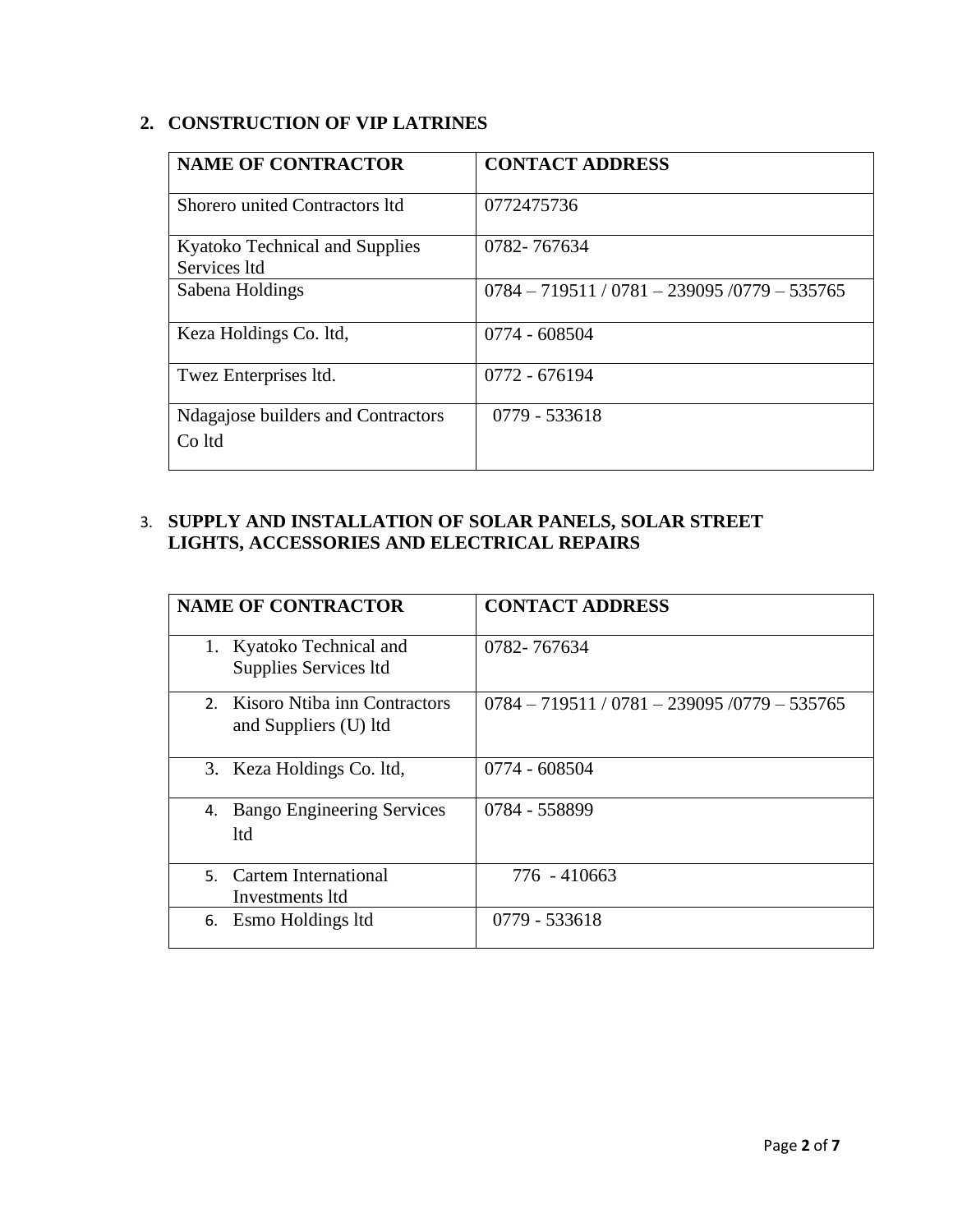#### 4. **CONSTRUCTION AND REHABILITATION OF FERRO CEMENT WATER TANKS AND INSTALLATION OF HDPE PLASTIC TANKS.**

| <b>NAME OF CONTRACTOR</b>                   | <b>CONTACT ADDRESS</b> |
|---------------------------------------------|------------------------|
| 1. Shorero United contractors<br><b>ltd</b> | 0772475736             |
| 2. Keza Holdings Co. ltd,                   | 0774 - 608504          |
| 3. Twez Enterprises ltd.                    | 0772-676194            |
| 4. Rwisheja Enterprises Itd                 | 0772687548             |
| Shozi Integrated ltd,<br>5.                 | 0772499008             |

#### 5. **SUPPLY AND INSTALLATION OF CULVERTS.**

| <b>NAME OF CONTRACTOR</b>                             | <b>CONTACT ADDRESS</b> |
|-------------------------------------------------------|------------------------|
| 1. Keza Holdings Co. ltd,                             | 0774-608504            |
| 2. Twez Enterprises ltd.                              | 0772-676194            |
| Rwisheja Enterprises<br>3.<br>ltd                     | 0772687548             |
| Kyatoko Technical and<br>4.<br>Supplies Services ltd, | 0782-767634            |

# 6. **SUPPLY OF UNIFORMS, CURTAINS, CARPETS, CLEANING MATERIALS AND PROTECTIVE WEAR**

| <b>NAME OF CONTRACTOR</b>                                     | <b>CONTACT ADDRESS</b> |
|---------------------------------------------------------------|------------------------|
| 1. Global Medical Clinic and<br>Laboratory Equipments (U) ltd | 0773 219980            |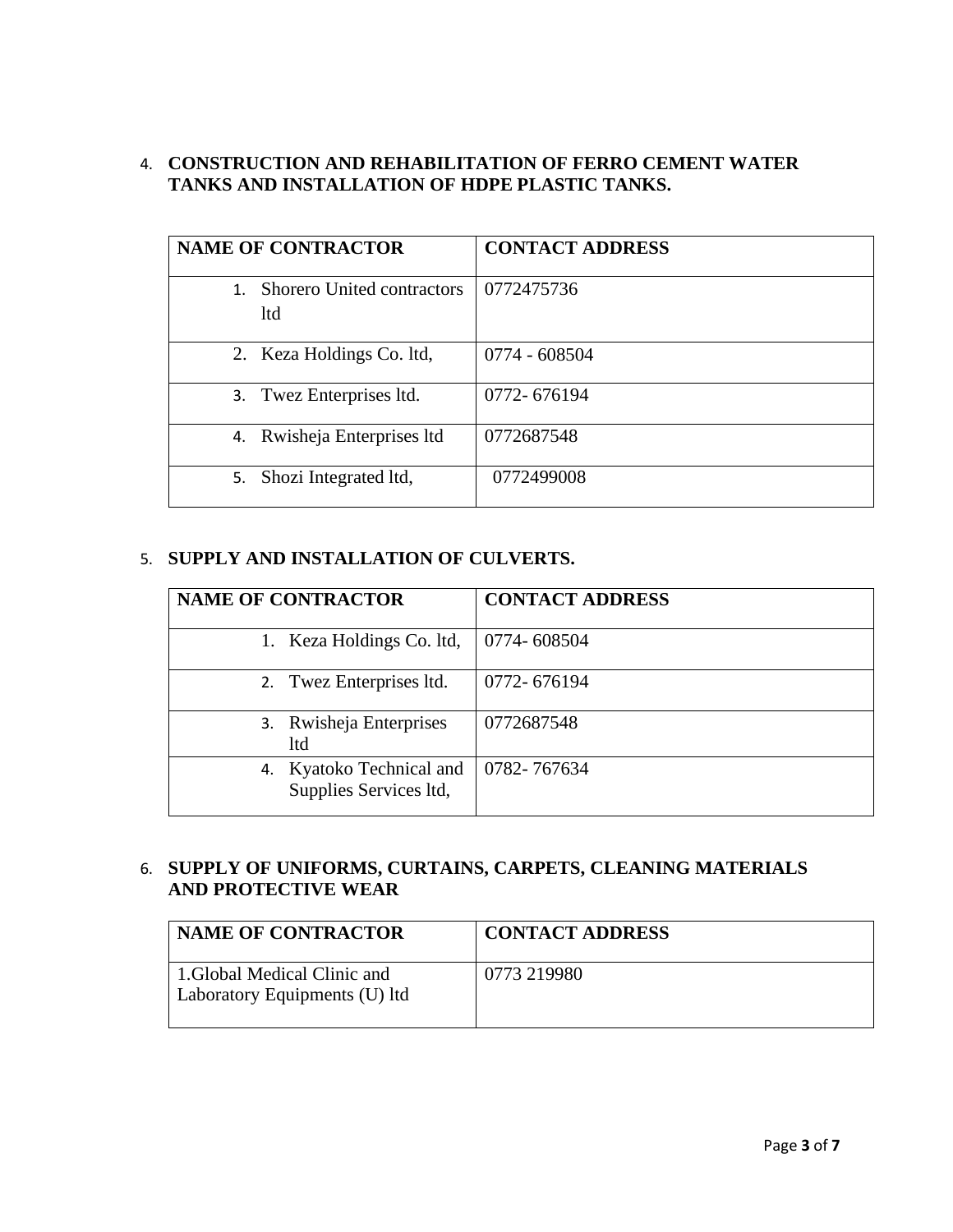#### **CARTEGORY B: SUPPLIES**

#### **SUPPLY OF ROAD CONSTRUCTION MATERIALS**

| <b>NAME OF SUPPLIER</b>                  | <b>CONTACT ADDRESS</b> |
|------------------------------------------|------------------------|
| Preen post Co. ltd, - Lot 1              | 0772-475741            |
| Shorero United contractors $1td$ – Lot 2 | 0772475736             |
| Bango engineering services $ltd$ – Lot 2 | 0784558899             |

#### **SUPPLY OF FUELS, OILS AND LUBRICANTS**

| <b>NAME OF SUPPLIER</b>       | <b>CONTACT ADDRESS</b>    |
|-------------------------------|---------------------------|
| Stabex International Limited  | 0770-995060 / 0772-540156 |
| <b>Kindly Service Station</b> | 0774-954769               |

#### **SUPPLY OF OFFICE AND SCHOOL FURNITURE**

| <b>NAME OF SUPPLIER</b>                | <b>CONTACT ADDRESS</b> |
|----------------------------------------|------------------------|
| Matinza Carpentry and joinery workshop | 087-085001             |
| Bango engineering services ltd         | 0784558899             |

# **SUPPLY OF COMPUTERS, PRINTERS, PHOTOCOPIERS, CONSUMABLES AND OTHER ACCESSORIES INCLUDING THEIR MAINTENANCE.**

| <b>NAME OF SUPPLIER</b> | <b>CONTACT ADDRESS</b>  |
|-------------------------|-------------------------|
| Nkuriza Co. Itd         | 0782-307745             |
| Global Royal World ltd  | 0776286904 / 0704815018 |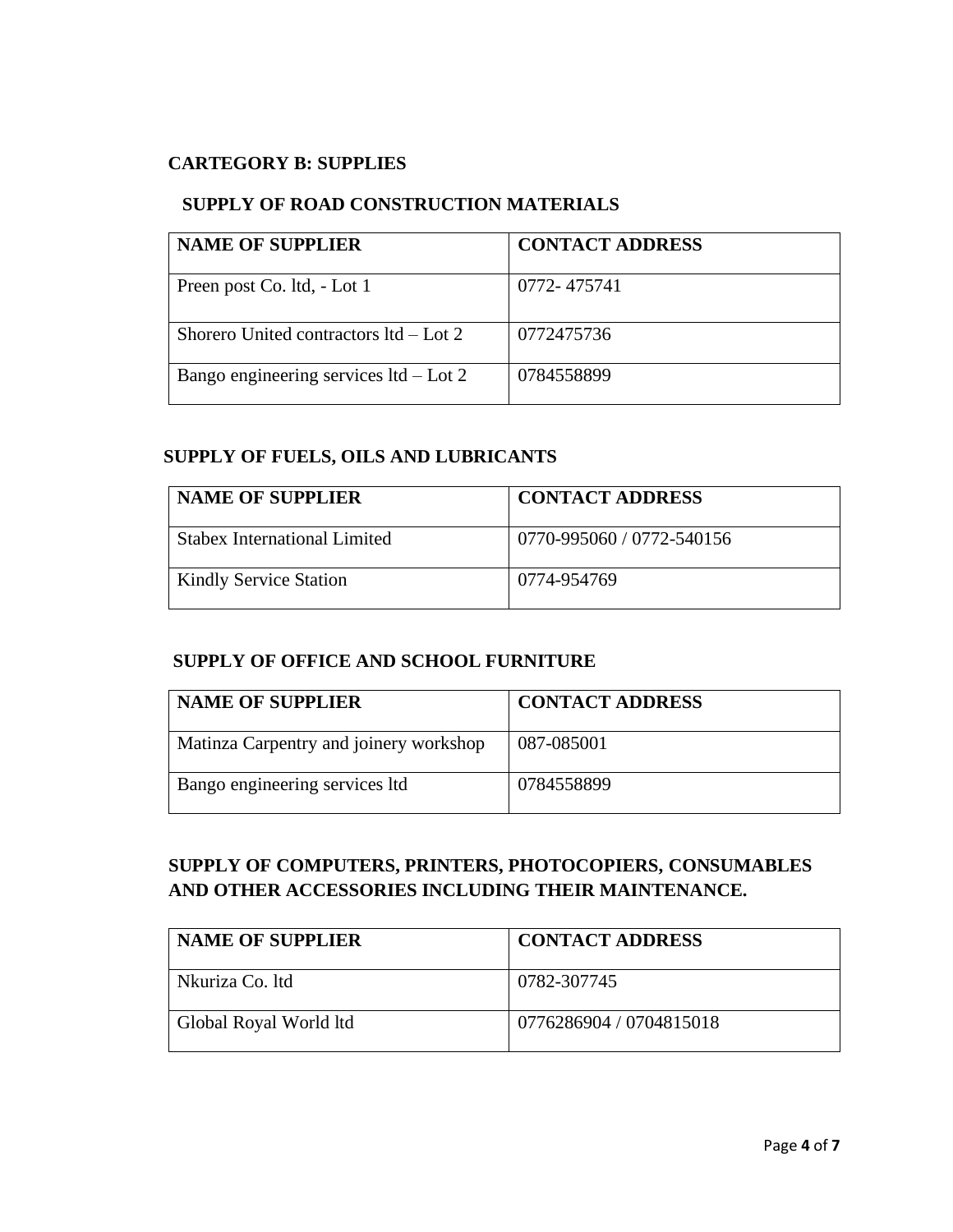# **SUPPLY GENERAL ASSORTED STATIONERY, CONSUMABBLES AND FITTINGS.**

| <b>NAME OF SUPPLIER</b>              | <b>CONTACT ADDRESS</b> |
|--------------------------------------|------------------------|
| Opex printers and stationers (U) ltd | 0772-521995            |

#### **CATEGORY C: SEVICES**

#### **REPAIR AND MAINTENANCE OF MOTOR VEHICLES AND MOTOR CYCLES**

| <b>NAME OF SUPPLIER</b>        | <b>CONTACT ADDRESS</b>  |
|--------------------------------|-------------------------|
| Utafu engineering services ltd | 0772563544              |
| MM Workshop ltd                | 0712846831 / 0779210964 |
| Bankutec construction Co. Itd. | 0787449132 / 0782670111 |

# **PROVISION OF LAMINATING, GENERAL PRINTING, SECRETARIAL, BINDING AND PHOTOCOPYING SERVICES.**

| <b>NAME OF SUPPLIER</b> | <b>CONTACT ADDRESS</b> |
|-------------------------|------------------------|
| Frontline Logistics ltd | 0787-838368            |

#### **PROVISION OF CATERING SERVICES**

| <b>NAME OF SUPPLIER</b> | <b>CONTACT ADDRESS</b> |
|-------------------------|------------------------|
| Twez Enterprises Itd.   | 0772-676194            |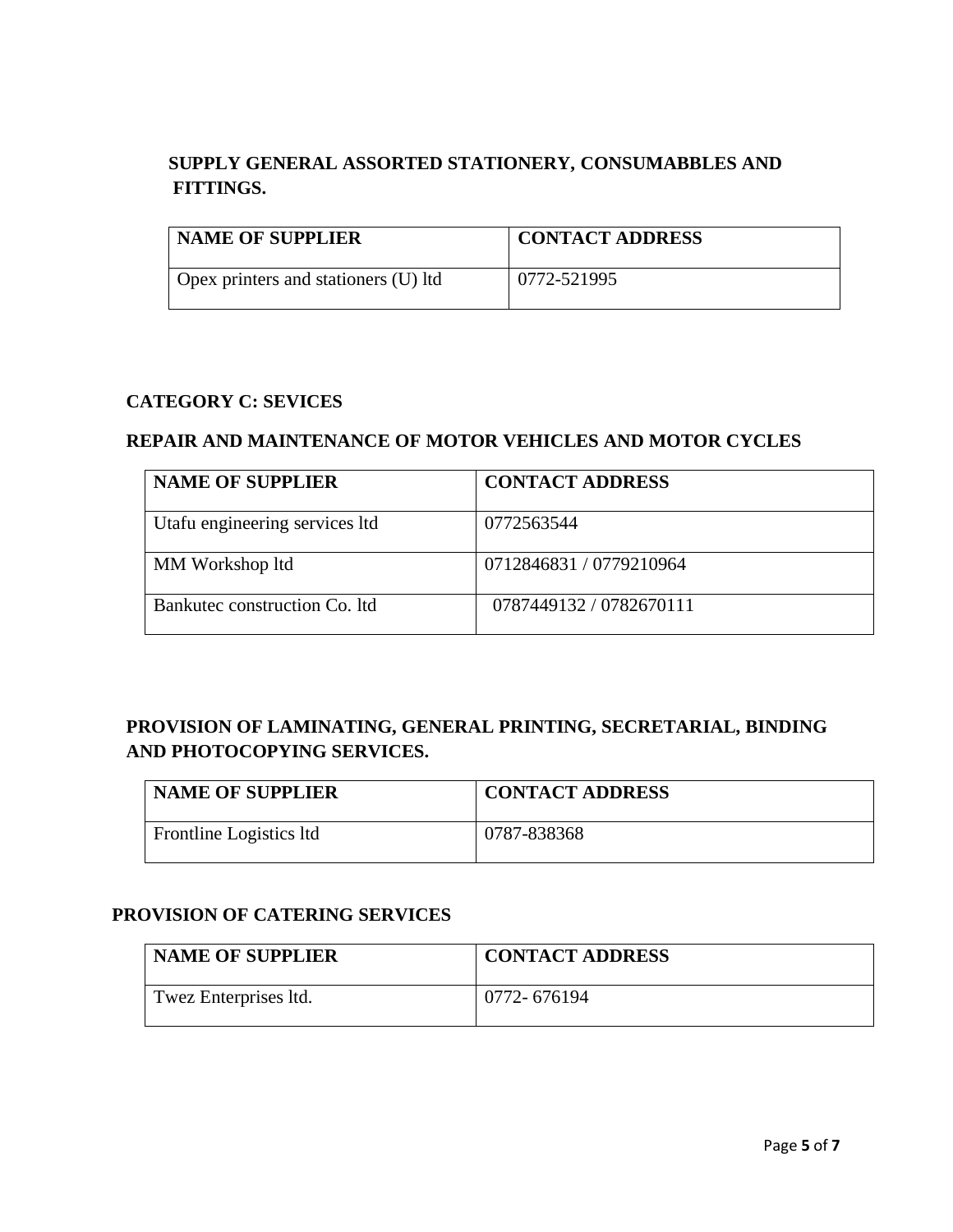# **PROVISION OF MEDIA PUBLICATIONS AND GENERAL ADVERTISING SERVICES**

| <b>NAME OF SUPPLIER</b> | <b>CONTACT ADDRESS</b> |
|-------------------------|------------------------|
| Kisoro FM.              | 0773570974             |

#### **CARTEGORY D: REVENUE**

#### **COLLECTION OF MARKET/GATE CHARGES**

| <b>NAME OF SUPPLIER</b> | <b>CONTACT ADDRESS</b> |
|-------------------------|------------------------|
| Mbonyebyombi Vicent     | 0781713312             |

#### **COLLECTION OF LOCAL HOTEL TAX IN KMC**

| <b>NAME OF SUPPLIER</b> | <b>CONTACT ADDRESS</b> |
|-------------------------|------------------------|
| Nyiransenga Immaculate  | 0773256223             |

#### **COLLECTION OF USER FEES IN KMC**

| <b>NAME OF SUPPLIER</b> | <b>CONTACT ADDRESS</b> |
|-------------------------|------------------------|
| Nyirambonimpa Jackline  | 0775700221             |

#### **HIRE FOR COUNCIL BUILDING ON MUTANDA ROAD PLOT No. 61**

| <b>NAME OF SUPPLIER</b> | <b>CONTACT ADDRESS</b> |
|-------------------------|------------------------|
| Mabuye Innocent         | 0789656084             |